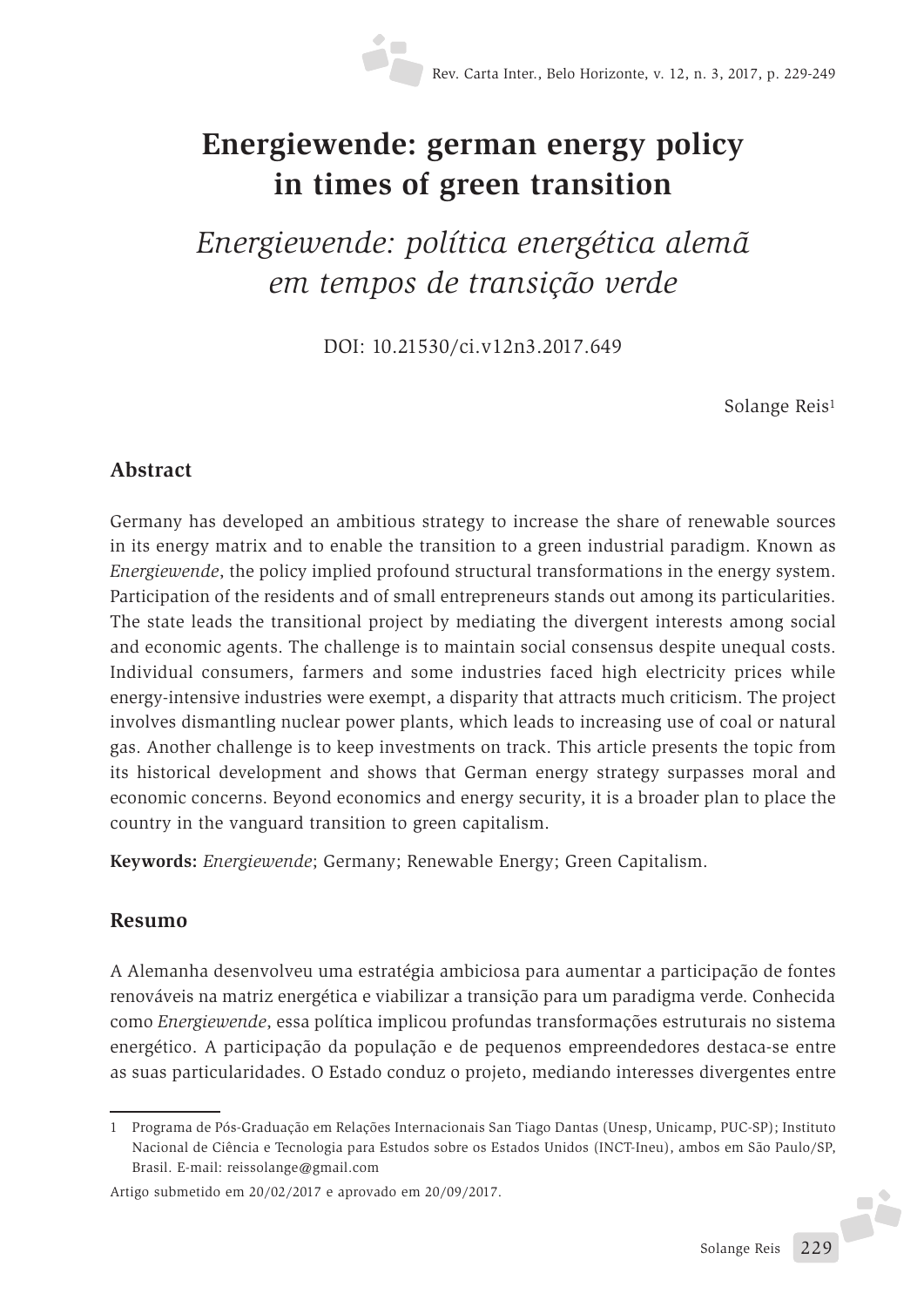agentes sociais e econômicos. O desafio é manter o consenso social apesar dos custos desiguais. Consumidores individuais, agricultores e algumas indústrias sofrem aumento no preço da eletricidade, enquanto o setor industrial intensivo em energia recebe isenções, situação que gera muitas críticas. O projeto envolve o fechamento do parque nuclear, o que leva ao aumento no uso de carvão ou gás. Outro desafio é manter os investimentos necessários. O artigo apresenta o tema a partir de seu desenvolvimento histórico, indicando que a estratégia ultrapassa preocupações morais e econômicas atuais. Para além da economia e da segurança energética, o projeto posiciona o país na vanguarda da transição para o capitalismo verde.

**Palavras-chave:** *Energiewende*; Alemanha; Energia Renovável; Capitalismo Verde.

## **Introduction**

 $\bullet$ j. Will an industrialized country that consumes a substantial amount of energy and still has pretty high emissions manage to achieve the ambitious goals without jeopardizing the security of supply, triggering a massive increase in energy prices and, above all, scaring off power-intensive branches of industry? (DEUTSCHE BANK, 2012, p. 2)

At some point in one Deutsche Bank report, these questions arise about the viability of the German energy policy called *Energiewende*. Similar doubts foster debates in various academic, political, and communication spheres. At the heart of the issue lies the effectiveness of the German strategy to achieve high rates of electricity from renewable sources and to reduce greenhouse gas emissions, while eliminating the use of nuclear energy.

*Energiewende* comprises a set of legislation, incentives and investments to increase the share of renewable sources in electricity generation and to combat climate change. Its design implies costs and transformations that require constant engagement of economic and social sectors.

Although the government is the architect of this transformation, the horizontality of the operational process involves individuals and city councils, as well as small and large entrepreneurs. The strategy started before German Reunification, surviving governments of different ideological orientations. The environmental motivations coincide with those of the European Union (EU), but the project reflects the German conception that energy and industrial policy go side by side.

Given the growing integration of the German market with the European energy infrastructure, *Energiewende* impacts neighboring countries. Some of them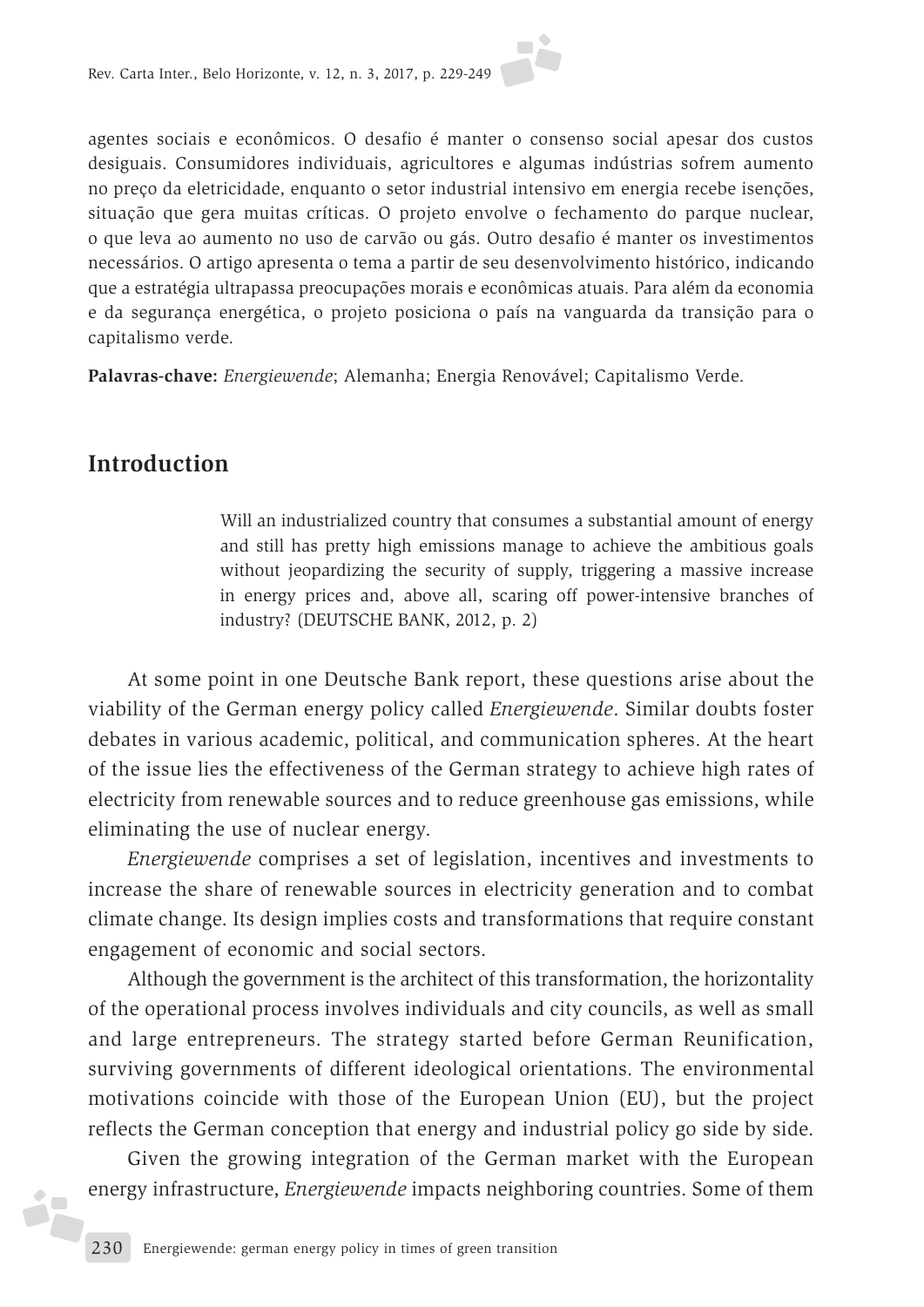see German energy policy with good anticipation; other nations perceive it as a catalyst for regional asymmetries. According to some critics, with the excuse for reducing domestic and regional dependence on external fossil resources, Germany plans to lead the common market by becoming a major exporter of secondary energy and leveraging markets for its green technology industry.

With regard to external dependence, the option to end nuclear energy implies more gas consumption in the short and medium term. Good for Russia, bad for transatlantic relations, significant for international politics.

The article summarizes its historical and regulatory points, and indicates some possible effects for Germany's foreign energy policy. It highlights the role of the state as a transformative agent towards a new model of industrialization in the 21st Century. As the last section of this paper shows, a similar sort of Schumpeterian green transition is being adapted and advanced by emerging countries such as China as a way to sustain its enormous economic needs.

# **History**

The *Energiewende* has ambitious goals and implies structural and regulatory transformations in the way that energy is generated, subsidized, distributed and remunerated.

| <b>Emission reduction goals</b>                              | 2020    | 2030    | 2040    | 2050   | Situation in 2014 |
|--------------------------------------------------------------|---------|---------|---------|--------|-------------------|
| Reduction of greenhouse gas<br>emission (year basis 1990)    | $-40%$  | $-55\%$ | $-70\%$ | $-80%$ | $-26,4%$          |
| Renewable sources in total<br>energy consumption             | $+18%$  | $+30%$  | $+45%$  | $+60%$ | $+12,4\%$ (*2013) |
| Renewable sources in total<br>power consumption              |         | $+40%$  | $+55%$  | $+80%$ | $+27,3%$          |
| Reduction in primary energy<br>consumption (year basis 2008) | $-20%$  |         |         | $-50%$ | $-9,1%$           |
| Reduction in power consumption<br>(year base 2008)           | $-10\%$ |         |         | $-25%$ | $-4,8%$           |

**Figure 1: Goals and Results**

Source: AGORA, 2015; BUCHAN, 2012.

J.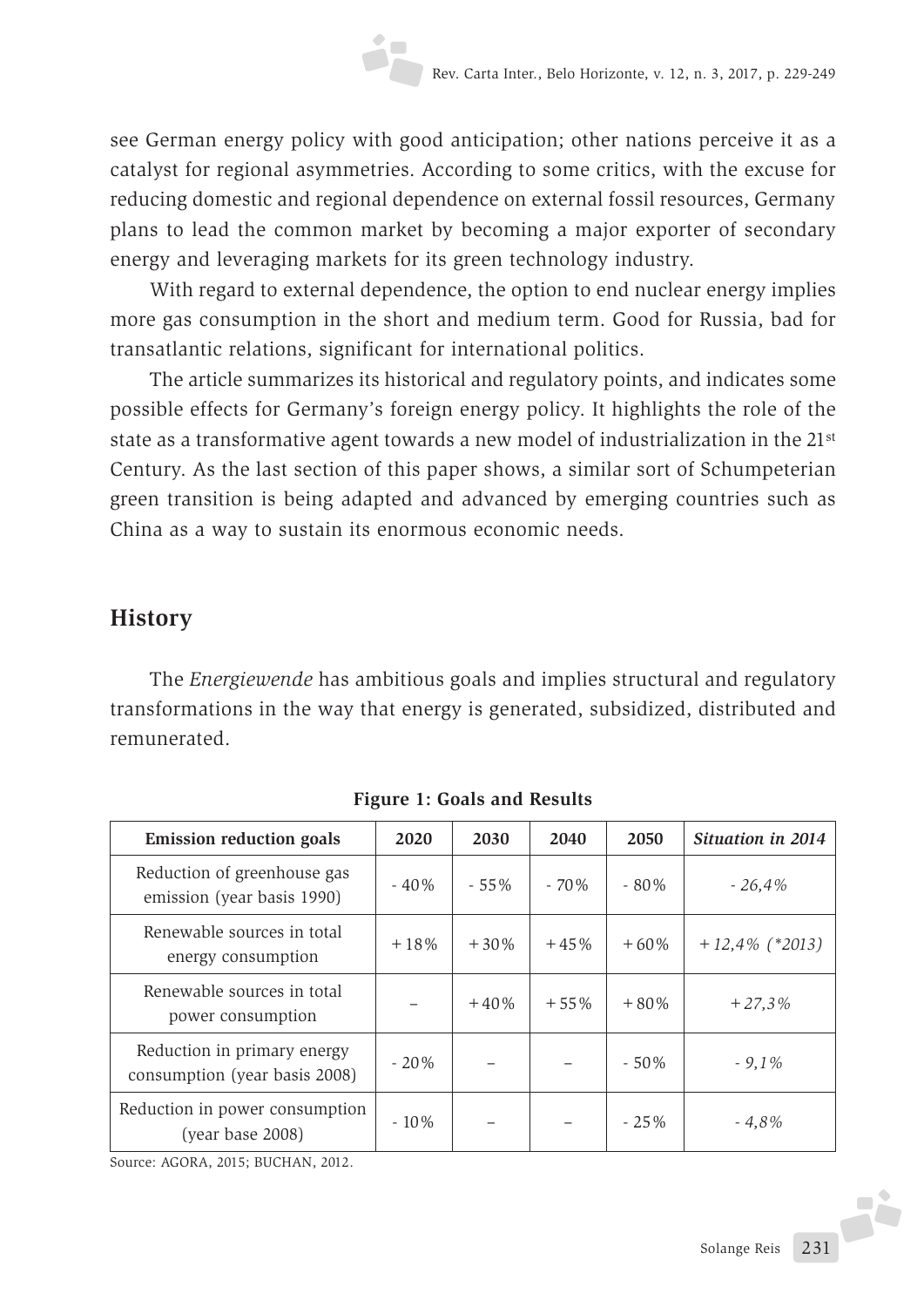The project stands on four pillars: (a) public incentives for renewable energy as primary source for electricity; (b) infrastructure modernization, (c) decentralization of supply and consumer autonomy; (d) closing of the nuclear industry. Structured around the increase of wind and solar energy, it proposes to eliminate the use of nuclear power plants until 2022 and drastically reduce the percentage of coal in the energy matrix until 2050.

German government took the first steps in that direction in the 1970s, when oil shocks took place and environmental protection ideas gained track. As many other countries did, Germany also sought to diversify its oil suppliers beyond the Middle East. That led to the intensification of its relations with the Soviet Union in the wake of the *Ostpolitik* and the gradual incorporation of "red gas" (Russian) into West Germany energy matrix (HÖGSELIUS, 2013).

At the same time, it sought to increase energy security through renewable sources and the creation of public agencies for planning and implementing clean energy policies. Although the term "energy security" comprises various definitions, from geopolitical to economical sense, this paper consider it as low vulnerability of vital energy systems (CHERPA; JEWELL, 2014).

Investments in nuclear power grew at that time too, but the resistance of the population represented a constant barrier to the nuclear sector. Anti-nuclear feelings since the 1970s partly explain why *Energiewende* is welcome by civil society today notwithstanding the economic and social costs of the process.

The concept of "energy transition" was borrowed from the book *"Energie-Wende: Wachstum und Wohlstand ohne Erdol und Uran"* about growth and well-being without oil and uranium. The book argued that the fundamental and radical change in the energy policy of the Federal Republic of Germany (and of the industrialized countries in general) has become indispensable" (KRAUSE, BOSSEL, REISSMANN, 1980, p. 13).

The Green Party´s (*Die Grünen*) first election for Federal Parliament in 1983 and the Chernobyl nuclear accident in Ukraine three years later stimulated the establishment of the Federal Ministry for the Environment, Nature Conservation, Construction and Nuclear Safety (Bundesministerium für Umwelt, Naturshutz, Bau and Reaktorsicherheit), raising the issue in the hierarchy of the institutional agenda.

Since then, a set of initiatives at federal, state and municipal levels have redesigned the rules of the electric sector. Those actions included fostering production of clean energy at residences and the dismantling of operational

**SF**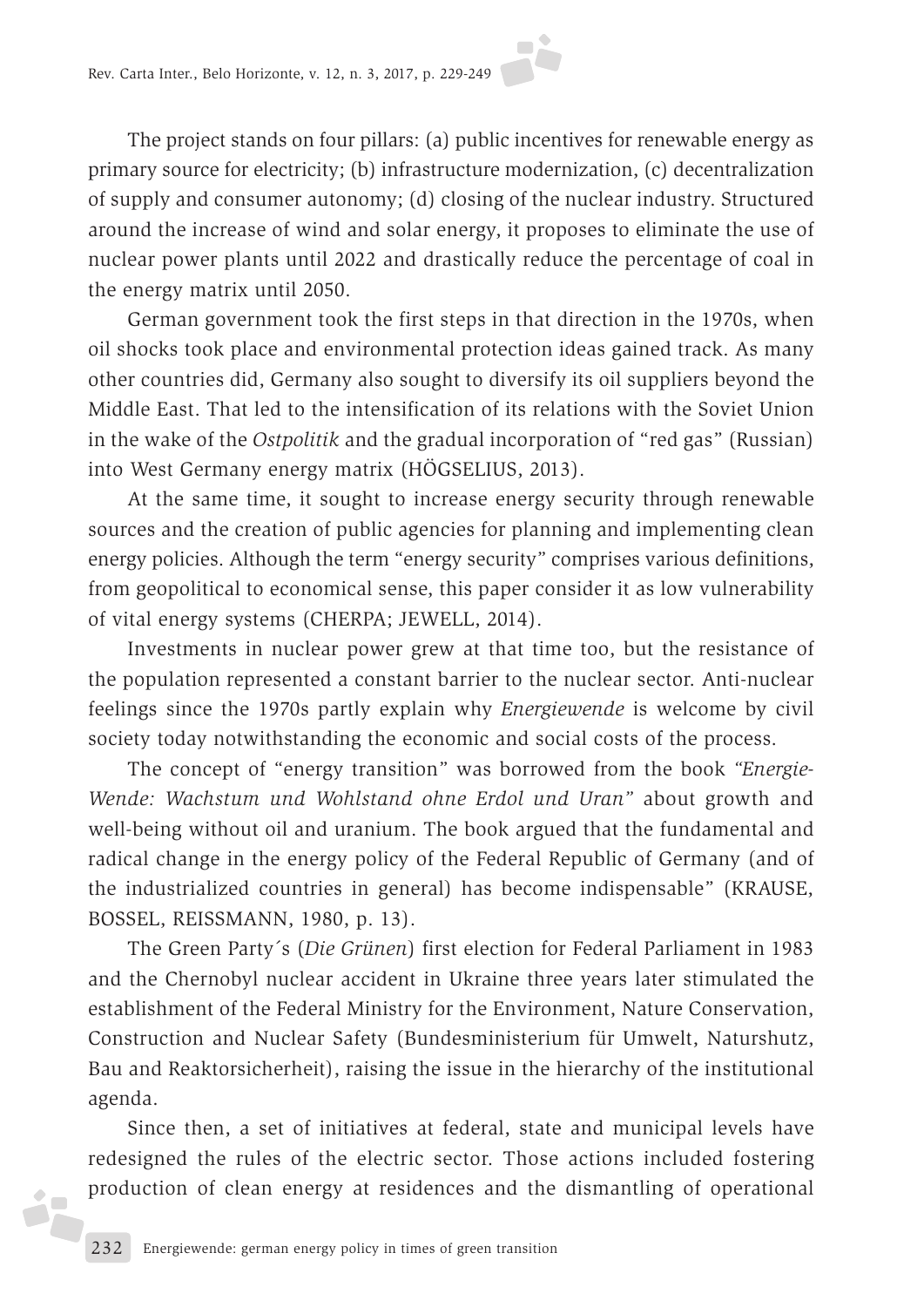monopolies. The issue gained urgency during German Reunification in 1990 as the industrial and energy industries in former East Germany relied on energy intensive Soviet model.

On a regional level, the adhesion to the European Energy Charter in 1994 stimulated market liberalization. It also helped dismantling large conglomerates of electricity in the European bloc, prohibiting suppliers from participating in power distribution. The model adopted in Germany opened doors for wind and solar generators that still lacked competitiveness. By the time of Kyoto Protocol in 1997, the country committed itself to more ambitious targets than the EU. While the bloc proposed to reduce pollutant emissions by 8% over 1990 levels, Germany made the individual commitment of 21%. (EUROPEAN COMISSION, 2017).

It is important to note that Chancellor Angela Merkel was in charge of the Ministry of Environment during Kyoto negotiations. The fact counts as an indication that the development of *Energiewende* extrapolates ideological or partisan divisions. Therefore it could be viewed as *raison d´état* and national interest. The environmental policy of conservative coalitions does not differ conceptually from the leftist proposals despite the differences regarding the nuclear issue and the extent of the state role (HAKE et. al, 2015).

In the United States, for instance, the cleavage between Democrats and Republicans persists with regard to the adoption of climate policies, as the latter tend to prevent legislation on environmental protection (FERREIRA; VIGEVANI, FERREIRA, 2012).

In 2002, the first fully left-wing coalition in West Germany, by *Sozialdemokratische Partei Deutschlands* (SPD) and the *Bündnis 90/Die Grünen*, also known as Red-Green Coalition, approved the closure of the national nuclear plants (*Atomaustieg*) by 2022. Although more motivated by the risk of accidents and toxic waste effects, and less by the level of pollution inherent in uranium mining, the socialist proposal placed Germany at the forefront of a clean energy system with less threat to human security.

Continuing the paradigm shift, the conservative coalition by the *CDU/ CSU-Fraktion* and the liberal *Freie Demokratische Partei* (FDP) adopted the "*Energiekonzept*" (DIE BUNDESREGIERUNG, 2010) in 2010. The document focused on making Germany one of the world most energy-efficient and climatefriendly economies, but the path should be gradual and market-oriented. The plan announced the postponement, for up to 14 years, of the closure of nuclear power plants, as atomic technology should serve as a bridge in the energy transition.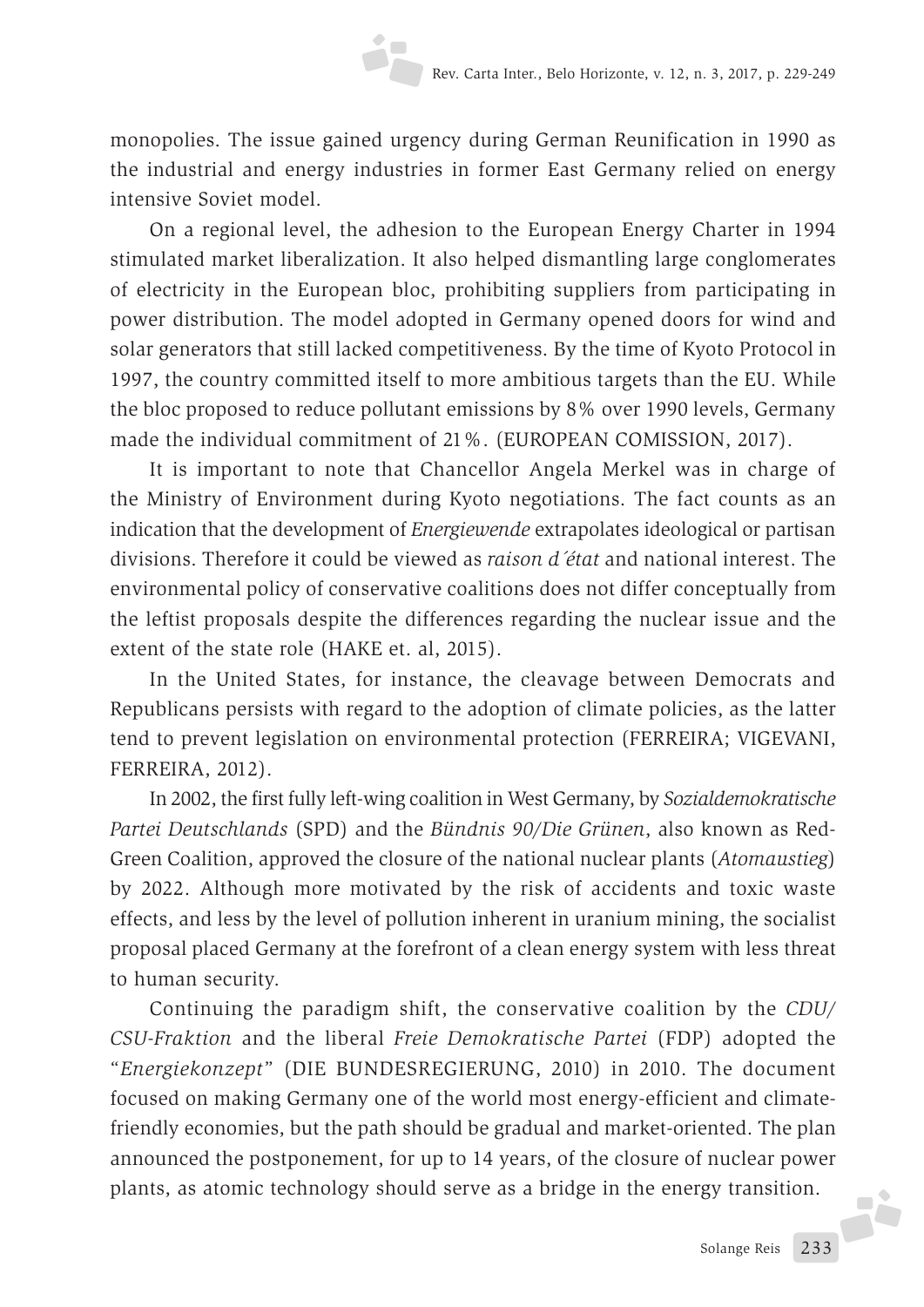The setback, called by the media as "Exit out of Exit" (DIE ZEIT, 2011), reflected the pressure of interest groups, notably the fossil segment, as well as the economic crisis and the austerity in the European bloc. While defending a non-fossil pattern, Merkel had always opposed the dismantling of the nuclear industry (SOKOL, 2005).

However, the return of nuclear policy did not avenge. Popular demonstrations, criticism by left opposition and the accident at the Japanese Fukushima plant in 2011 forced the government to rewind and shut down eight nuclear power stations that run with reactors built before 1980. The number of nuclear plants closed at once was equivalent to more than 50 percent of the entire national installations (DEUTSCHE WELLE, 2011). The Parliament approved the reversal by 80% of votes. One of the rejections votes came from *Die Linke*, the far-left party that advocated for an even faster dismantling (APPUNN, 2015). Since then, *Energiewende* has gained solidity and controversy.

### **Development**

 $\bullet$ áF

Wind and solar power are the central elements of the transformation, which increased the share of renewables in electricity generation from 4% in 1990 to 27% in 2014 (NOW, 2014, p. 5). Due to initial costs and intermittency that typically characterized these two industries at that time, the challenge was to innovate in technology and adopt regulations that would make the two sources more reliable and competitive. High costs, coupled with operational instability, would reduce public support and affect the export sector.

The solution required state intervention to ensure, through legislation, the priority of alternative sources in the distribution network despite the lack of competitiveness of renewable energy plants in its initial phase. In this sense, *Energiewende* exemplifies German ordoliberalism.

> The central tenet of ordoliberalism is that governments should regulate markets in such a way that market outcome approximates the theoretical outcome in a perfectly competitive market (in which none of the actors are able to influence the price of goods and services)". (DULLIEN, GUÉROT, 2012, p. 2).

The first mechanism applied was the feed-in tariff (FiT) laws of 1991, which established a tariff system for the protection of the renewable segment. The FiT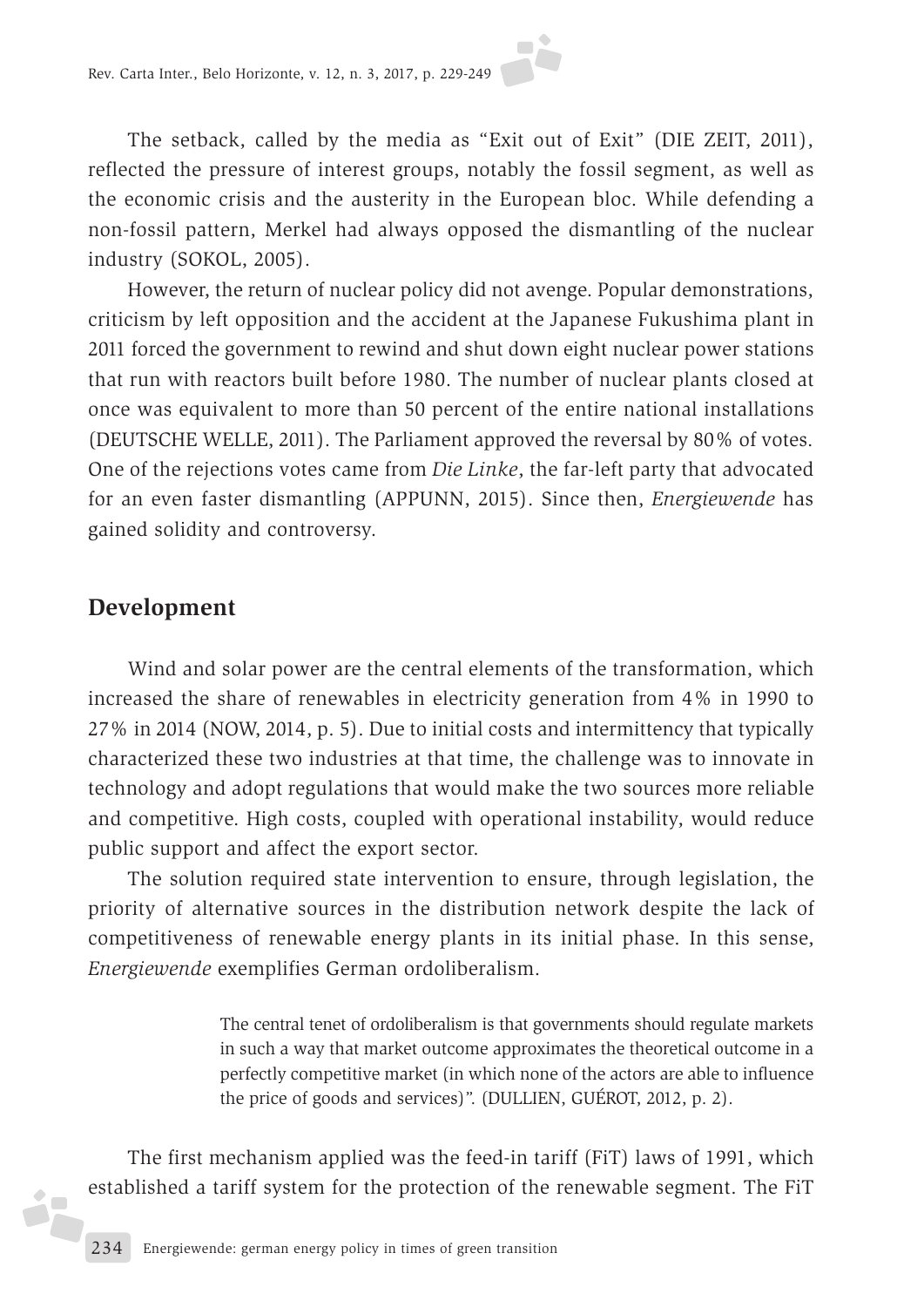guaranteed a fixed remuneration for 20 years and priority for green sources in the network of national power distribution. This regulation is a public incentive with great support from the political class (LAIRD, STEFES, 2009, p. 2622).

As energy from renewable sources may be more expensive in its early beginning, the legislation allowed the four major distributors (Eon, RWE, EnBW and Vattenfall) to buy expensive energy from green operators and resell it in the European Energy Exchange, which trades electricity, natural gas, permits for CO2 emissions and coal through spot and derivative contracts. Final consumers such as residences, commerce, services and non-energy intensive industries pay for the difference between wholesale and stock market prices. That marks the first imbalance in the distribution of costs, an inequality that fuels much criticism.

Other sectors that receive additional tariff exemptions are energy-intensive industries such as chemical and metallurgical, and factories that generate their own energy. These exceptions preserve the competitiveness of the giants, burdening small and medium-sized industries, residences, and commerce.

FiT tariffs were questioned in the European Court of Justice as a sort of subsidy and, thus, a violation of free trade rules. In 2001, the Court dismissed the claims as unfounded arguing that EU member states could oblige electricity distributors to buy clean energy at a price above market value as long as they repassed the costs to consumers. This interpretation also took into account the importance of renewable energy for the environment and the reduction of greenhouse gases that cause climate change (EUROPEAN COURT, 2001). Currently, more than two-thirds of European countries adopt some form of FiT (LAIRD, STEFES, 2009, p. 2244).

In July 2016, German Parliament approved reforms, maintaining the fixed remuneration system only for small producers, such as residences and commercial business that had installed solar panels on their roofs. Medium and large providers of clean energy must follow the market prices. Those reforms serve the interests of traditional generators and non-tariff-free industries; on the other hand, by maintaining fixed remuneration mechanism for smaller producers, the government aims to guarantee operational and political support from the population. The economic sustainability of the *Energiewende* will be under test from now on as the visible hand of the state reduces its intervention.

The project receives increasing support from the population, although this varies according to economy mood: more than 90% support *Energiewende*  (WETTENGEL, 2016). The popular participation is not restricted to ideas and voting, as residential consumers bear much of the extra costs. By 2013, households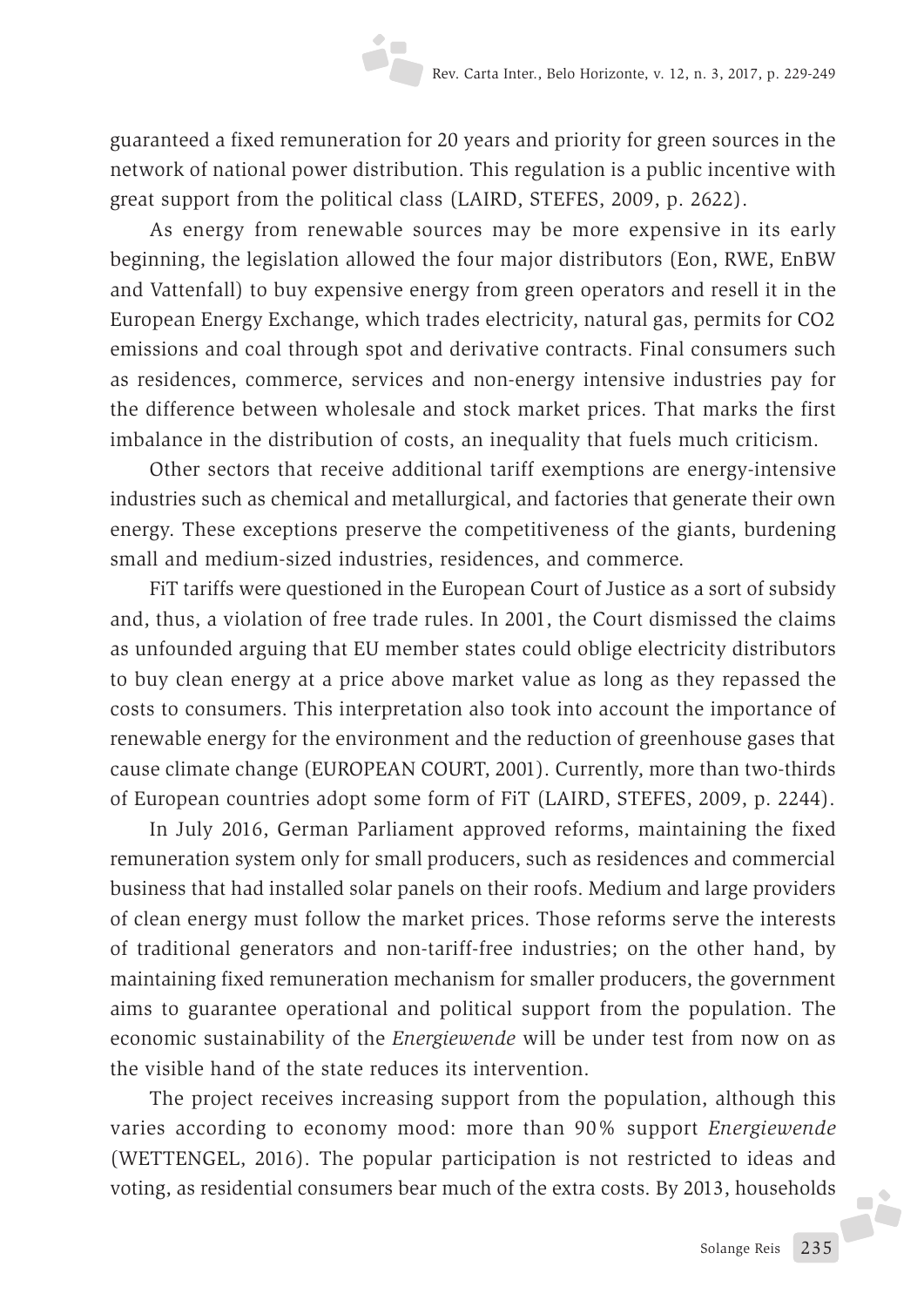contributed  $\epsilon$ 8.3 billion of the total  $\epsilon$ 23.6 billion spent on electricity, although residential consumption was only a quarter of the total (NOW, 2014, p. 31). The same type of support is common among politicians, as 85% of Parliament voted in favor of related legislations (NOW, 2014, p. 9).

Decentralization is what favors German energy policy in comparison with similar experiences in other countries. It is possible to say that *Energiewende* is the most participative process of energy transition in a capitalist state, whose macro objective is to develop a policy based on environmental safer provision of energy, self-sufficiency and future competitiveness. It means energy security without geopolitical constraints.

One measure towards decentralization was to reduce monopolies in the energy generation and distribution sectors. Four energy giants — Eon, RWE, ENBH and Vatenfall — control the thermoelectric sector but split the renewable segment with industries, small businesses, cooperatives, project developers, farms and citizens. In 2013, small producers were responsible for 46% of renewable energy installed capacity, compared to 13% of large operators, and 41% of strategic institutions and investors (BORSCHERT, 2015).

Another relevant aspect is the decentralization achieved by placing the local distribution systems under the supervision of city councils and due to large community involvement in planning and fundraising. Individuals can invest from €100 to €500 in green energy generation projects, which promotes popular engagement in the defense of industry interests (BUCHAN, 2012, p. 10).

According to Quitzow et al. (2016), the development of state-of-the-art technology for renewable energies finds its roots in communitarian projects and in the economic model based on small and medium-sized businesses. Approximately 99% of the general enterprises in the country fit into the so-called *Mittelstand*, responsible for 55% of GDP (BUNDESMINISTERIUM FÜR WIRTSCHAFT UND ENERGIE, 2014).

Over time the green policy has been battling fossil-fuelled industries, politicians linked to traditional energy inside and outside the country, part of the liberal media and even radical environmentalist. For a renowned British magazine, *Energiewende* meant expensive energy and increased carbon emissions due to the replacement of nuclear by coal (THE ECONOMIST, 2014). "*Although the share of renewable energy in the German grid has increased since the year 2000, CO2 emissions have also risen since 2009. Is Germany trapped in the Energy Transition Paradox?*" (NOW, 2014).

 $\bullet$ ÅF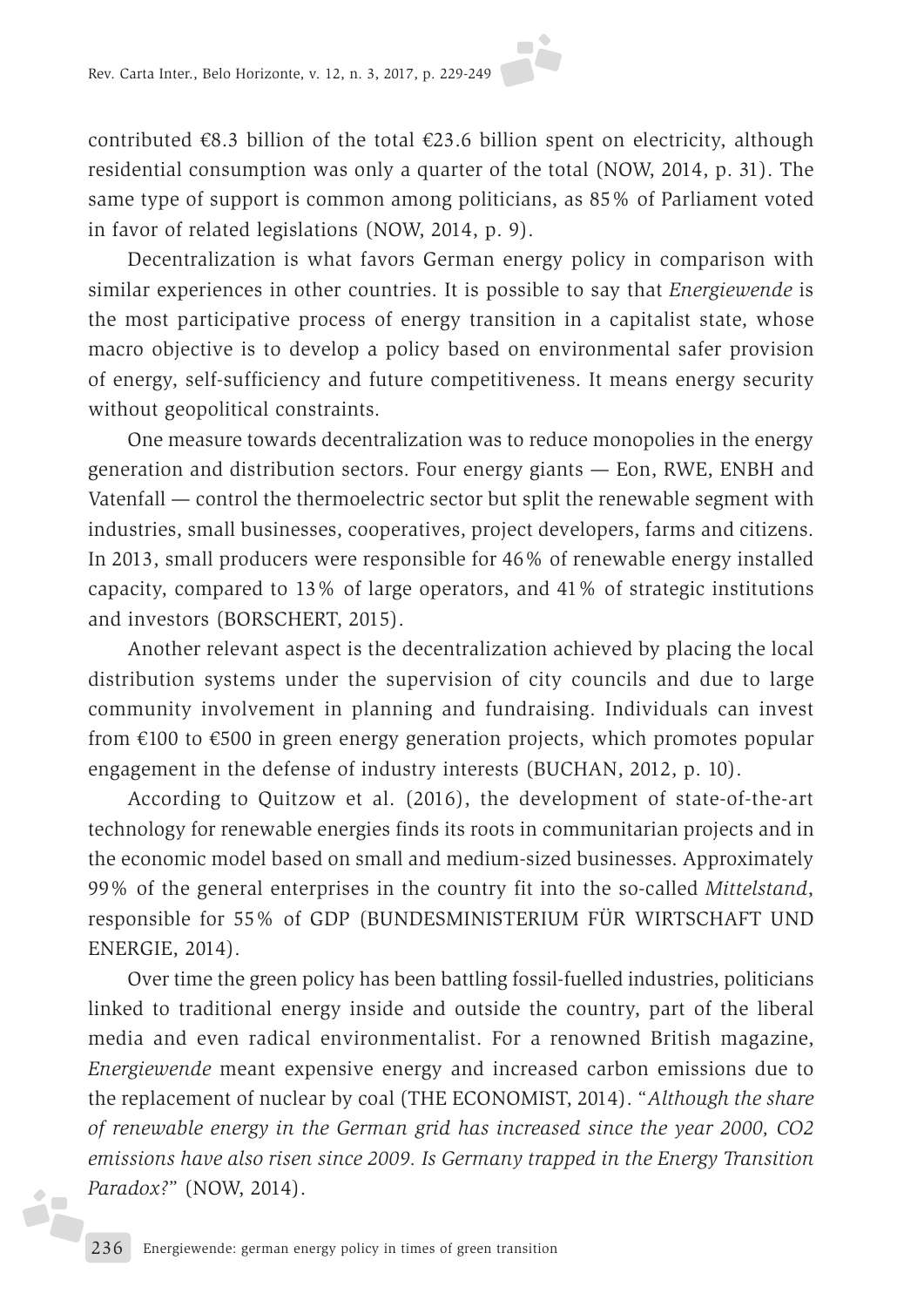Virulent criticisms also come from the progressive side. Boisert (2013) acknowledges that Germany was pioneer, but he sees its energy leadership as one of today's most demoralizing ironies.

> The Energiewende is not the swift, bold advance that greens imagine but a slow, timid, and inadequate response to the crisis of climate change. It represents a failure of nerve, a failure of imagination, and a failure of arithmetic. It is visibly failing now, and if it succeeds in all its stated goals it will still fail. It is failing for a simple reason: the environmental movement, whose signal triumph is its influence over energy policy, has rejected nuclear power—the best source of clean energy we have". (BOISERT, 2013).

The figure below indicates that the emissions indeed increased between 2009 and 2010, which might having be caused by growth in oil (and coal) consumption as oil price fell during those years. Again between 2011 and 2013, what maybe reflected the sudden shutdown of some nuclear power plants.



#### **Figure 2: Greenhouse Gas Emissions in Germany**

Fonte: CLEAN ENERGY WIRE, 2017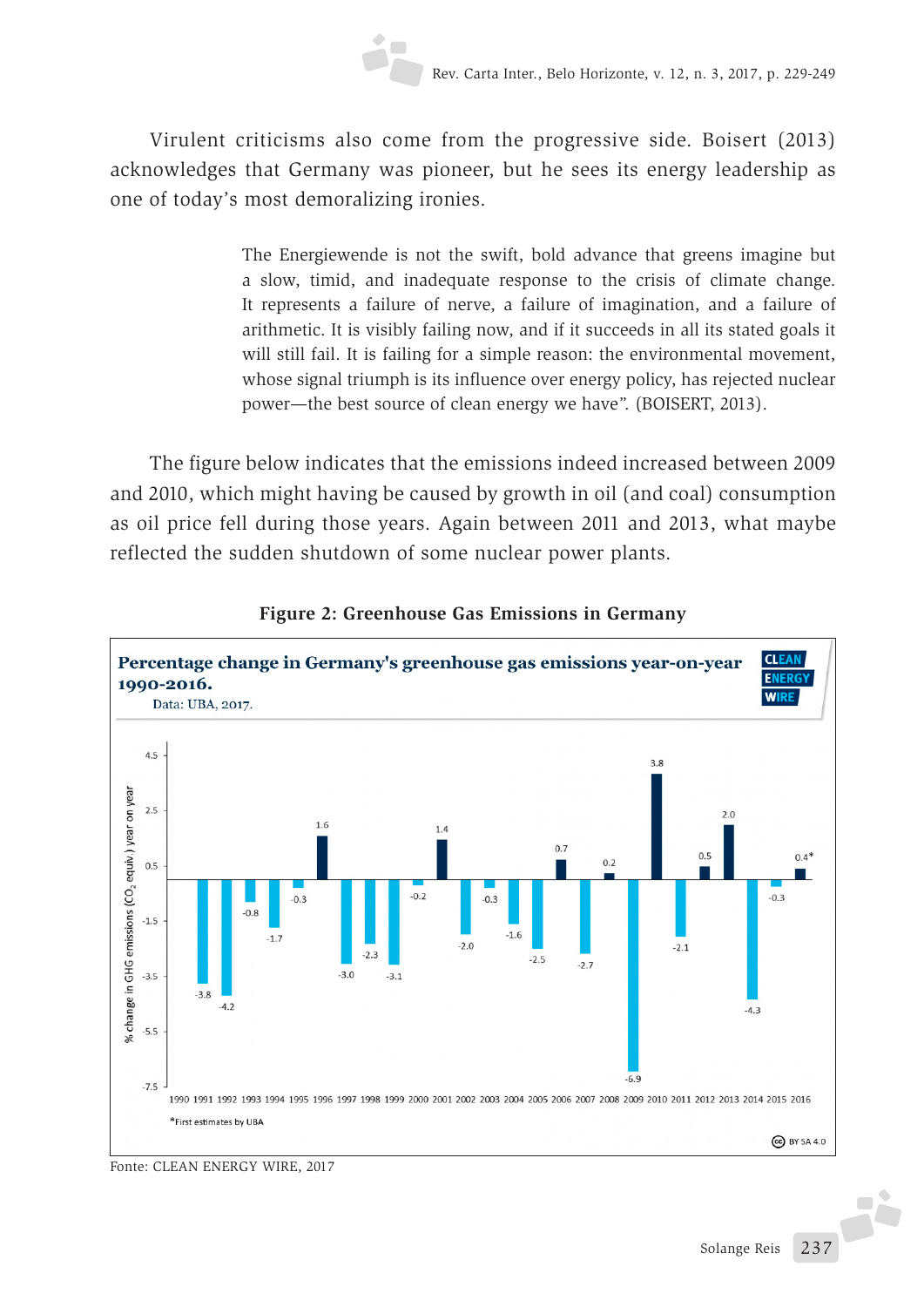The graphic information above reveals that 2016 was a negative year for German emission reduction target. Harsh weather, growing economy and increase in population — about 1 million refugees were allowed to live in the country in 2015 — could explain the downturn (WETTENGEL, 2016).

German energy policy has indeed many challenges. However, after more than 20 years of the resilient "Energie Konzept", the mixing system of fossil fuels and renewable energy has proven its maturation: today Germany has the world's most reliable electricity generation (BALL, 2017).

Many challenges need to be overcome, such as the distances between the wind farms concentrated in the north of the country and the urban and industrial centers in the south. The alternative is to increase and modernize the transmission lines. It happens that the modernization and the ideal functioning of the network depend on heavy and continuous investments as part of a long-term political and economic strategy.

Vaclav Smil argues that energy infrastructure is one of the most expensive investments in the world, and that the longevity and inertia of many energy enterprises make it impossible for any complex national system to reconfigure itself in three to four decades (SMIL, 2015). Quite a pessimistic view! Notwithstanding many obstacles, the prospects are shiny for German energy policy.

The direction of change is clear. At every stage since the 1970s, when the antinuclear movement saw the first stirrings of what would become the Energiewende, its ambitions have been dismissed as impossible to deliver. At every stage that has proved wrong. (…) The Energiewende has altered the energy mix in Germany and broken the old business model of the power-generating utilities. But there is much more to come (BUTLER, 2016).

#### **Energy foreign relations**

ż

Sustainability alone does not explain such a radical policy. The foundations of *Energiewende* were also established in the quest for less energy dependence, more economic growth and in the search for the state of the art technology (QUITZOW et al., 2016, p. 2). With 61.4% dependence on foreign resources, energy policy means foreign policy for Germany. Therefore, the key word behind it is energy security in the sense of low vulnerability of any kind.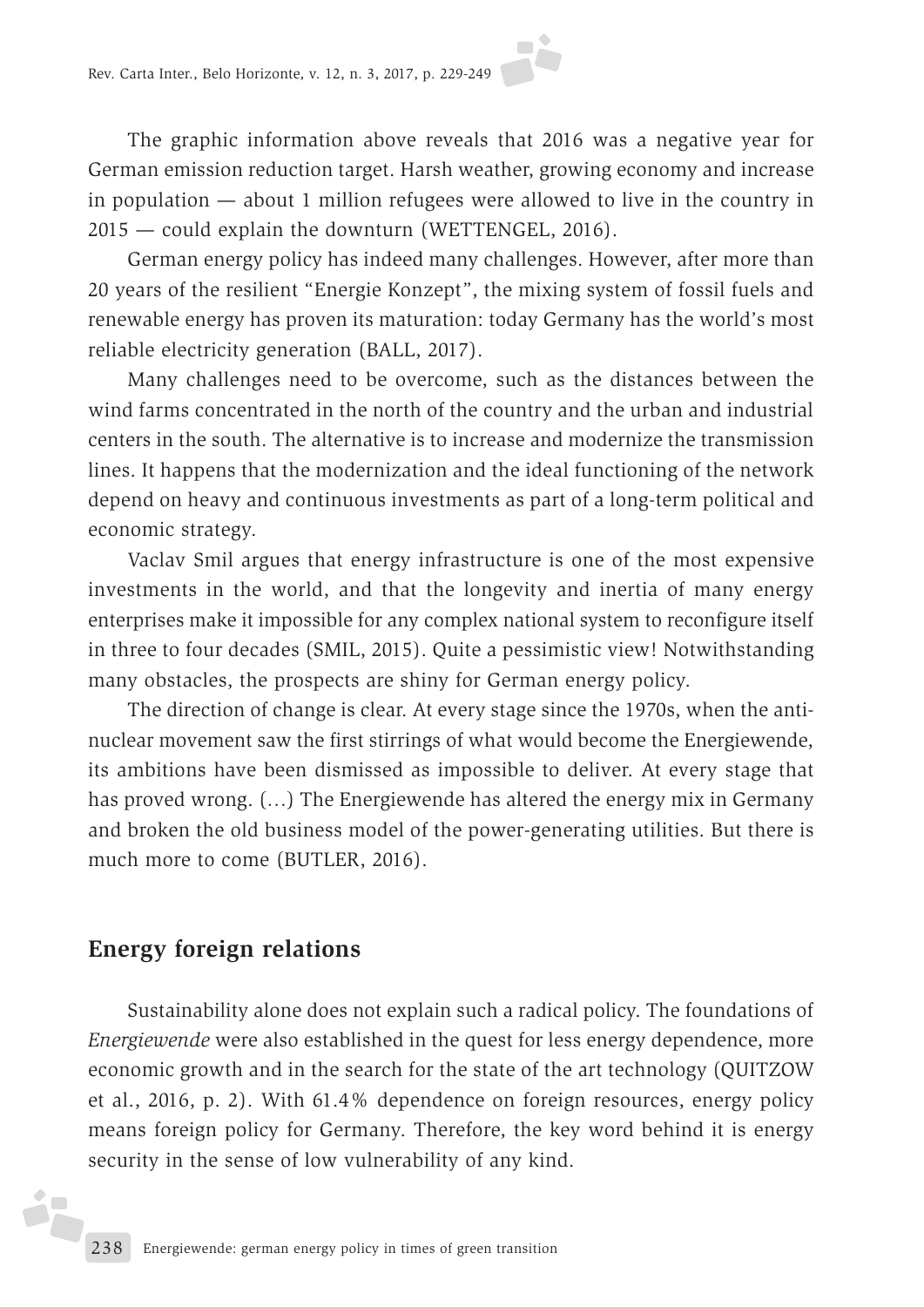



As gas in Germany is often used for heating, and not as much for electricity, *Energiewende* shall not affect imports in the medium term. Imported gas comes through western and eastern pipelines, with strong geopolitical implications in the second case.

The option for shutting down the nuclear power plants and the majority of the mining industries by 2050 should underscore the importance of Russian gas. Broadly speaking, *Energiewende* deepens relations with Russia for now and loosen them in the long term.

Energy security, environmental concerns and economic growth explain Germany´s interest in keeping *Energiewende* and in becoming a major energy actor in its region as well as a green technology exporter.

One example of this effort is the creation of the Energy Export Initiative. Commissioned by the federal government since 2002, the program helps German companies to reach markets abroad.

To achieve these goals the country cannot depend on foreign fossil fuels anymore. Russian has been a reliable partner so far, but a large volume of oil comes from political instable areas such as the Middle East. Germany has coal reserves but the dirty mineral must be left behind if environmental health and climate change are considered.

Source: WETTENGEL, 2016.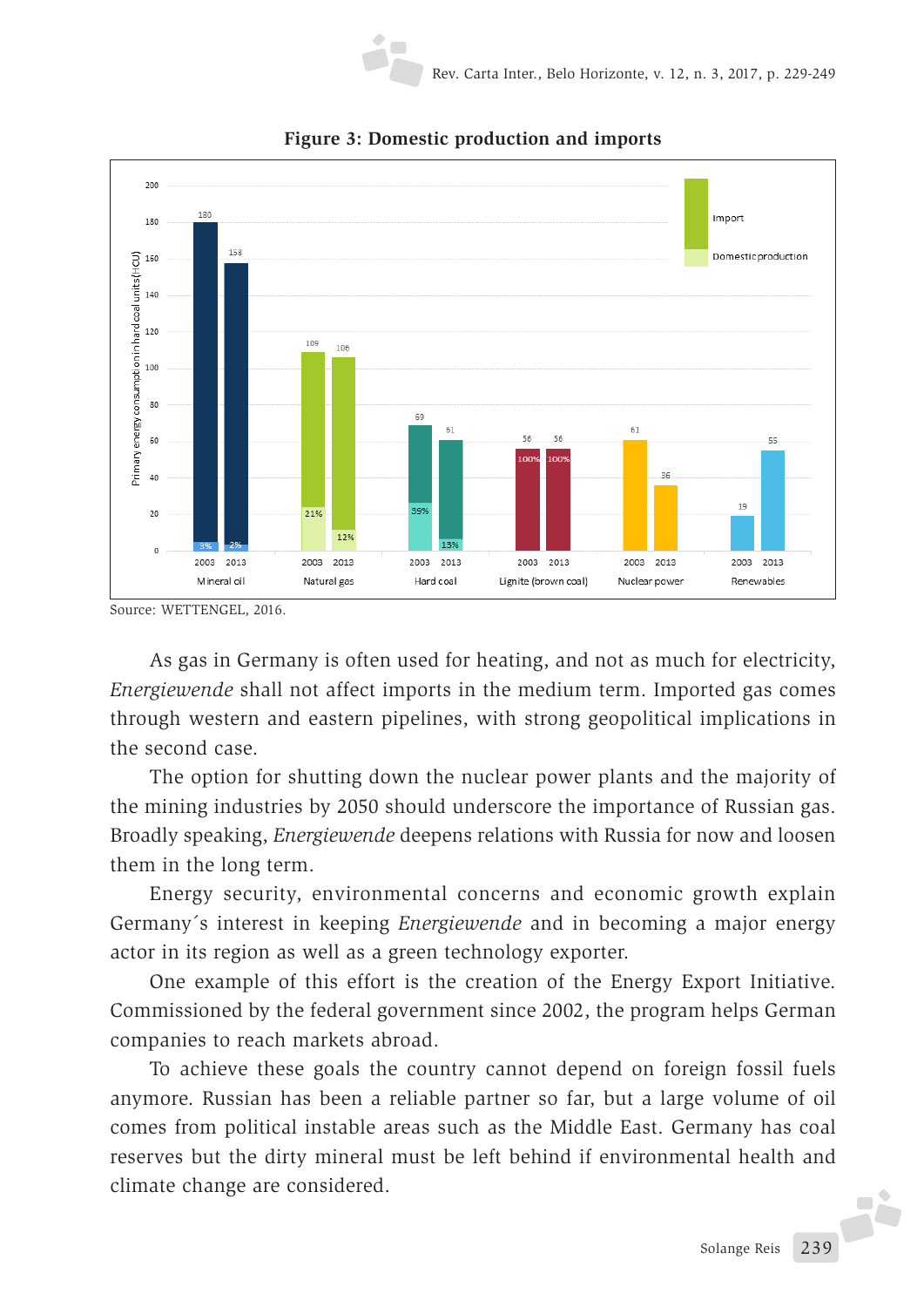Therefore, part of the strategy is to become itself a reliable provider of electricity. In the first semester of 2017, Germany exported 11% of its electricity production to Central and East European countries (MORRIS, 2017).

Eventually, countries with low-cost renewable energy production will absorb regional green market shares and even compete with German industries in Germany. One-step in this direction is the EEG 2016, which allows neighbors states to supply renewable energy to Germany as long as they participate competitively in the auctions adopted with the reforms.

Maintaining and broadening the green shift in the next decades is crucial to Germany economy and overall security. This road has brought (and will keep bringing) opportunities for cooperation with countries such as China, which has pursued a similar energy transformation in the last years. This scenario, as shown in the next section, could also mean fierce competition in the next phase of industrialization.

Besides the economic gains indicated in this paper, Germany also enjoys the benefits of green energy as soft power. Apart from being an active player in all UN climate change negotiations so far, the country has expanded global governance in renewables.

One year after the first oil shock, the secretary of State of the United States, Henry Kissinger, proposed an international institution to organize and defend the interests of oil consuming countries. The plead led to the creation of the International Energy Agency to increase predictability in order to avoid geopolitical constraints and market disruptions. Considering its focus on finite resources and rather negligent concern with renewables, the organization could also be named "International Fossil Agency".

A similar institution for green energy was not created until Germany tried to test its soft power by convincing other countries that *Energiewende* could be replicated worldwide.

A remarkable initiative to develop renewable energy abroad was the creation of the International Renewable Energy Agency (IRENA), an international organization whose existence is the result of German efforts at intergovernmental level. In 2007, while using its presidency on the EU Council and the G8, Germany started to work for the creation of an organism outside the UN, where powerful forces blocked any proposal of that kind.

ż.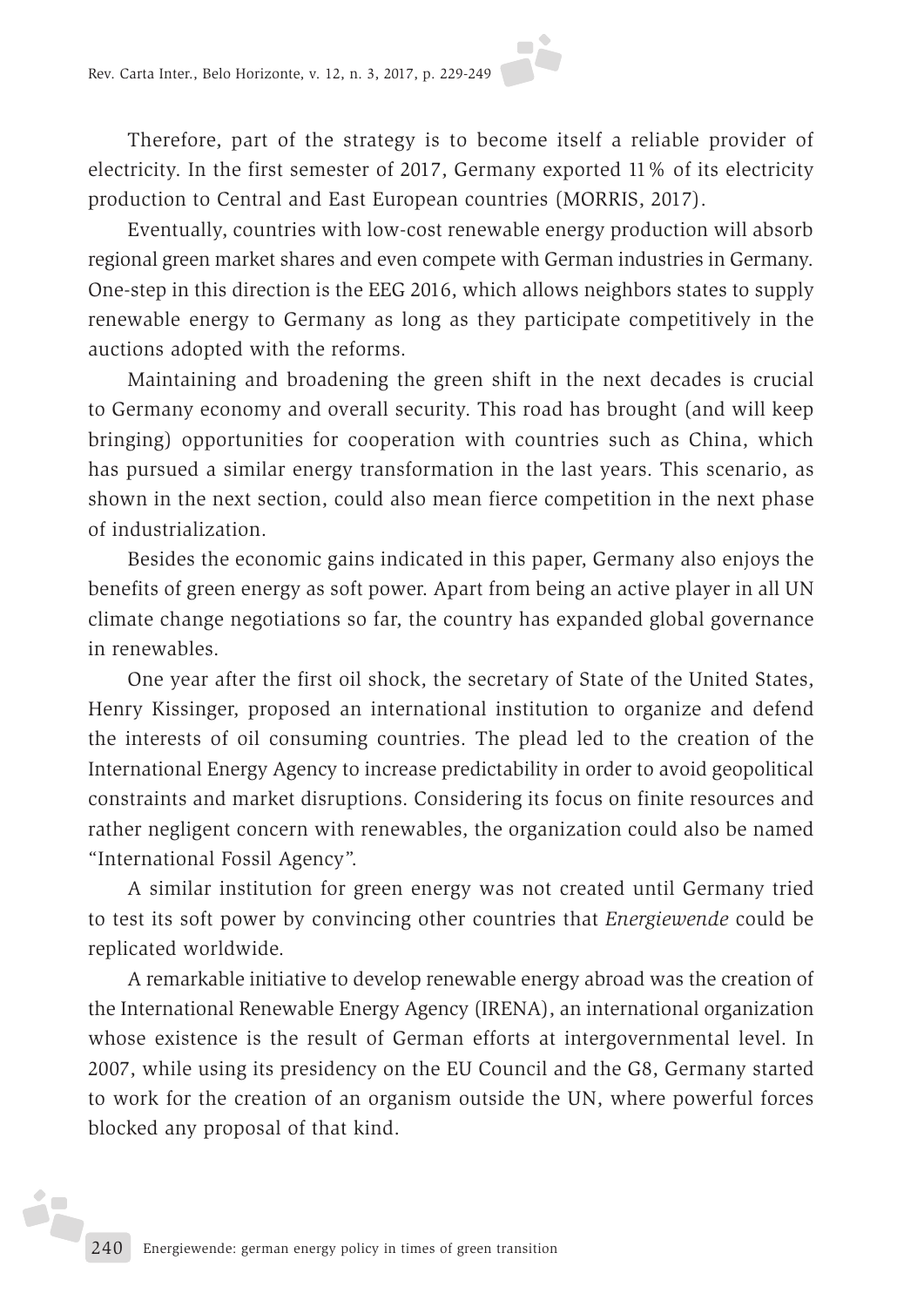While Germany successfully promoted a 20% target for the expansion of RE in the EU, the 2006 and 2007 sessions of the UN CSD proved to be a serious blowback for the German strategy to promote RE on a global scale. Instead of approving the desired time-bound targets for a global share of RE, the session resulted without any agreement. While already an increasing number of G77 supported RE, the Gulf States let by Saudi Arabia blocked a decision underlining the importance of RE. After this experience, the Environment Ministry decided to change its strategy. Instead of trying to push RE within the UN, it decided to work on the creation of a new international organization for RE outside of the UN framework, uniting like-minded countries. Under the aegis of Karsten Sach, Deputy Director-General for International Cooperation, the Environment Ministry mobilized political support within the German Government. Together with the Development Ministry and the Ministry of Foreign Affairs, it started an international campaign for IRENA's creation (ROHERKASTEN; WESTPHAL, 2013).

IRENA was finally developed in 2008 without the support of many countries, including the emerging nations such as China, India and Brazil. The first two signed to it later, but Brazil still resists membership as IRENA focus on solar and wind, while the country favors hydropower and biofuels. Today, IRENA has 150 members and 27 are under process of becoming members.

Reproducing German green transition in other countries is definitely a challenge. Low credit, underknowledge and the lack of an appropriate domestic political system might block any chance in many nations. Who knows?

Specialists like Vaclav Smil are deeply pessimistic with renewable capacity to adequately scale in order to satisfy energy demand in our modern societies.

> I like renewables, but they move slowly. There's an inherent inertia, a slowness in energy transitions. It would be easier if we were still consuming 66,615 kilowatt-hours per capita, as in 1950. But in 1950 few people had air-conditioning. We're a society that demands electricity 24/7. This is very difficult with sun and wind.Look at Germany, where they heavily subsidize renewable energy. When there's no wind or sun, they boost up their old coalfired power plants. The result: Germany has massively increased coal imports from the US, and German greenhouse gas emissions have been increasing, from 917 million metric tons in 2011 to 931 million in 2012, because they're burning American coal. It's totally zany! (SMIL, 2013).

As the next section points out, more optimistic views show otherwise.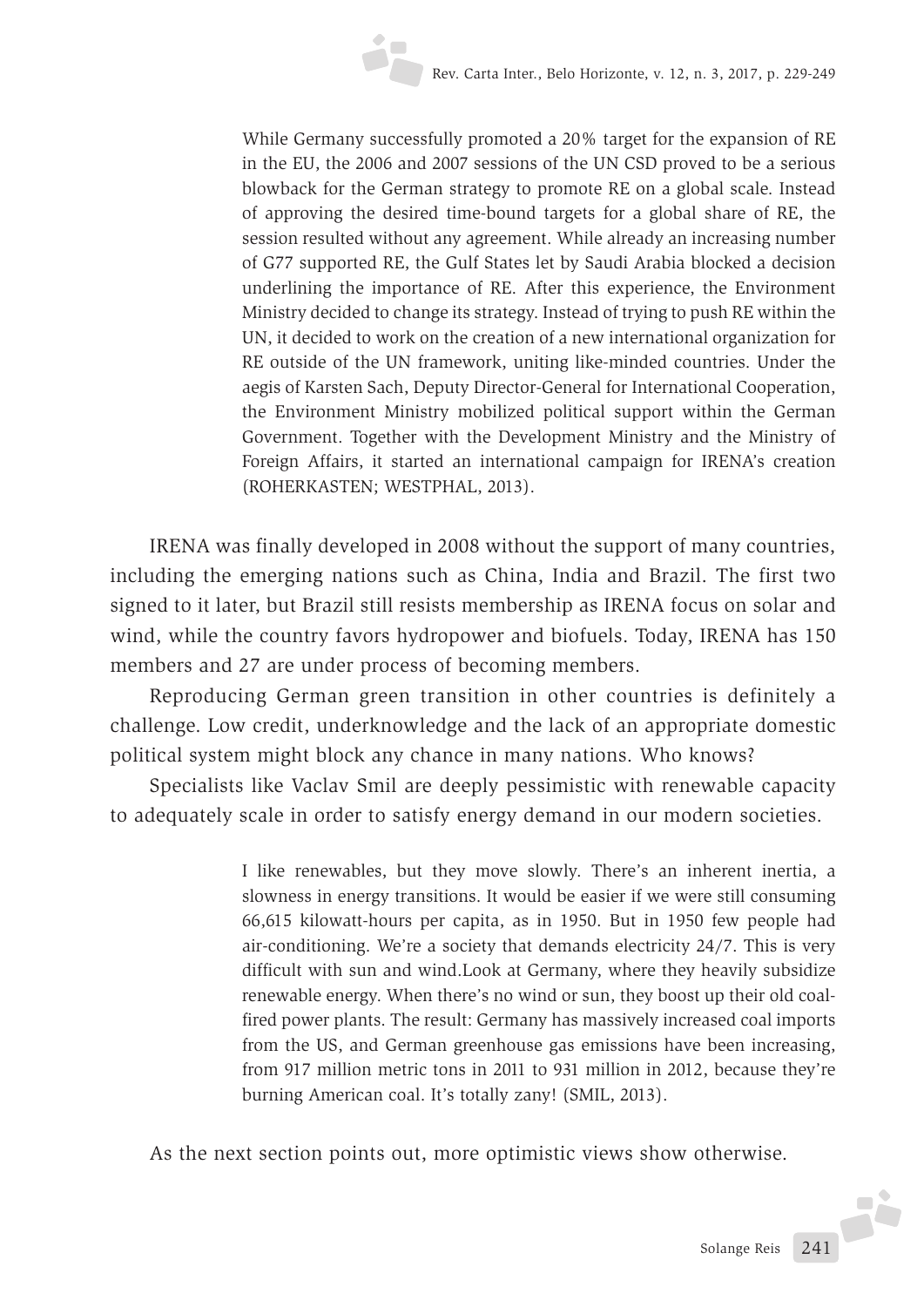### **Green industrial transition**

Beyond regional gains, Energiewende might place Germany in a broader competitive condition if global climate governance advances. A comprehensive agreement as intended in COP 21 (Paris Agreement) would raise fossil costs, favoring German industries to the detriment of many competitors in industrialized countries. Both solar and wind industries have a high initial capital investment, but the marginal cost approaches zero after depreciation.

As one of the global leaders in green technology, the country has achieved this position by making huge R&D investments (private and public) in renewable energy. Germany has strengthened its capacity to export products and services for manufacturing solar and wind devices, trying to turn itself from a fossil fuels dwarf into a green energy power.

Political studies on renewable energy focus the economic losses and gains for different sectors and on how partisan agendas reflect the preferences of voters and interest groups. In other words, (domestic) politics guides the discussion. Normally absent from international relations analysis — except in debates about climate governance — the issue is seldom observed from an international power politics perspective.

A transition to green energy paradigm requires attention to the dynamics of international politics on multiple levels such as economic, finance, trade, technology, law, environment, human rights, and many others. Besides, one must not forget the tight industrial competition among countries and on how energy security (cheap, reliable and abundant) may define winners and losers.

For decades, the definition of security energy prioritized fossil fuels and its implications for international security and world stability. After so many resource wars in last and current centuries, few would disagree that — even in times of abundance — fossil fuels are potential conflict-triggers. Mainly due to unequal geographic distribution of resources that brings nations to geopolitical disputes or to permanent dependence on highly politicized market.

German trajectory finds cooperation and competition with other industrial powers such as China, which is inserted in the select group of countries that seek to promote profound changes in energy systems. In 2015, China led global investments in renewable energy, followed by the United States, and far ahead of Germany and Brazil, respectively in sixth and seventh position (FRANKFURT SCHOOL-UNEP CENTER / BNEF, 2016).

żF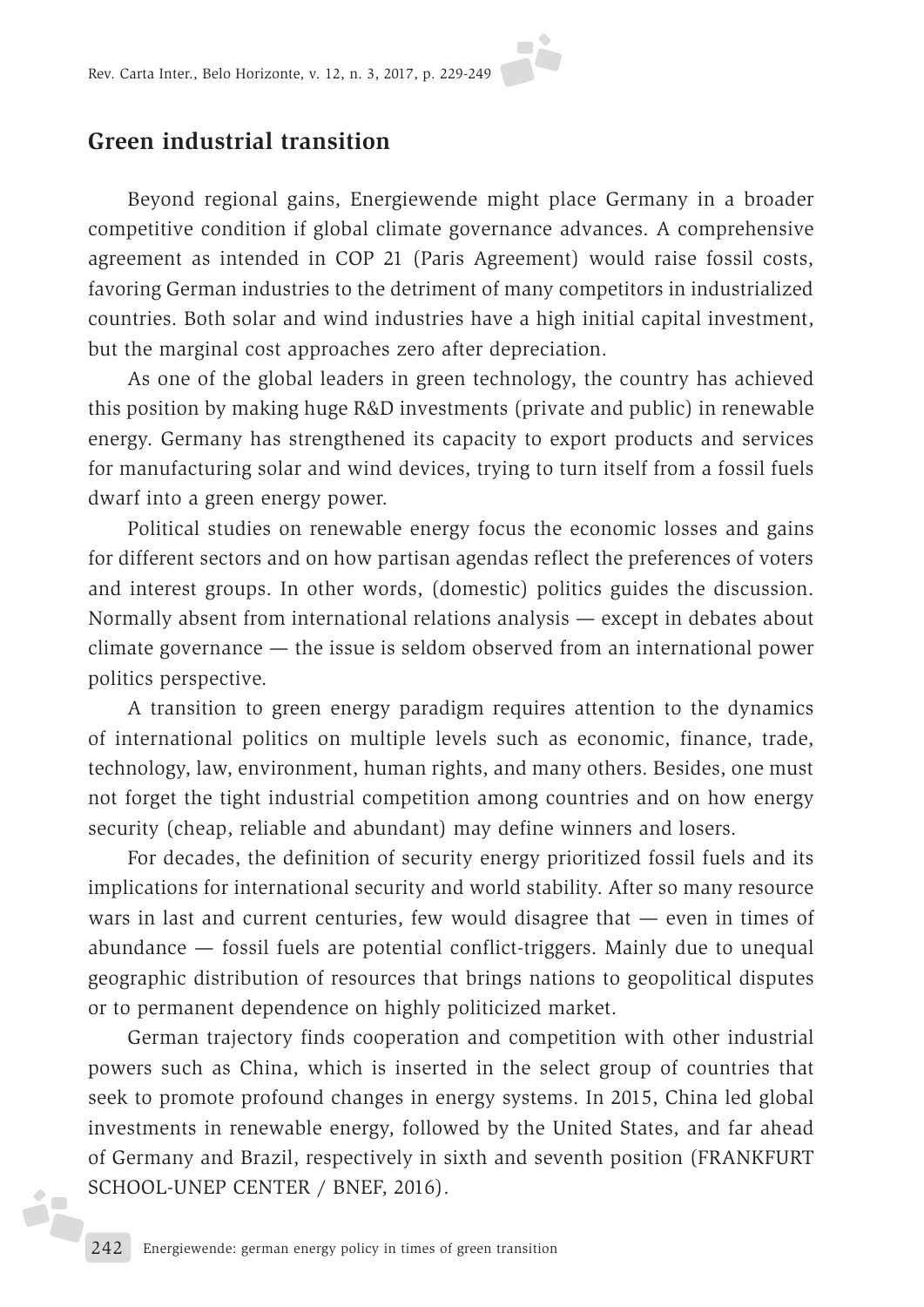Among the ten largest investors in this ranking, Brazil and Germany were the only ones that reduced investments in 2015 compared to the prior year. In the Brazilian case, the economic and political crisis that has been affecting the country since then explain the fall. As for Germany, the reduction could be related to uncertainties regarding the future of FiT, a proof that domestic system may not be enough mature to be guided only by the invisible hand of the market.

In the United States, renewable energy sector gained emphasis during Obama administration. As the democrat President expressed in the State of the Union Address of 2010, "*the nation leading the clean energy economy will command the global economy*" suggesting that the United States should empower itself to the role.

Despite the roller coaster of legislations that allowed and withdrawn incentives for renewables after 2013, the U.S. the country invested \$44 billion in clean energy in 2015. The current scenario, however, discourages investments as President Donald Trump promises to increase production of non-renewable sources and to create jobs in the fossil sector.

As Republicans control both Houses in Congress after Trump´s election, it will not be difficult for the President to deliver on campaign promises by discouraging growth in renewable energy sector. If this perspective is confirmed, the U.S. will step back from what Matthews (2017) calls the "green shift".

In the author's view, green transition means the destruction of an energy system based on the exploitation of fossil resources, characterized by geographic concentration, high production costs and geopolitical risks. On the other hand, the manufacturing of renewable energy is justified by the reduction of costs, geographic decentralization (energy produced anywhere and at any time) and the absence of geopolitical threats. "*The green shift is the latest episode of this process of Schumpeterian industrial evolution*", he argues.

It encompasses more than energy policies on moral grounds. The main purpose of the green shift is to achieve energy security and economic leadership in the 21st century, when manufacturing costs will be the determining factor in industrial competition.

A paradox of our times is that, while libertarian ideas of small government gain track, a country with overwhelming state presence on economic activity leads investments in renewables. I refer to China, which in 2015 invested 36% of the global total, an amount equivalent to US\$ 102 billion.

The cooperation in trade and technology between Germany and China was crucial for transforming the Chinese energy system. By acquiring German products

J.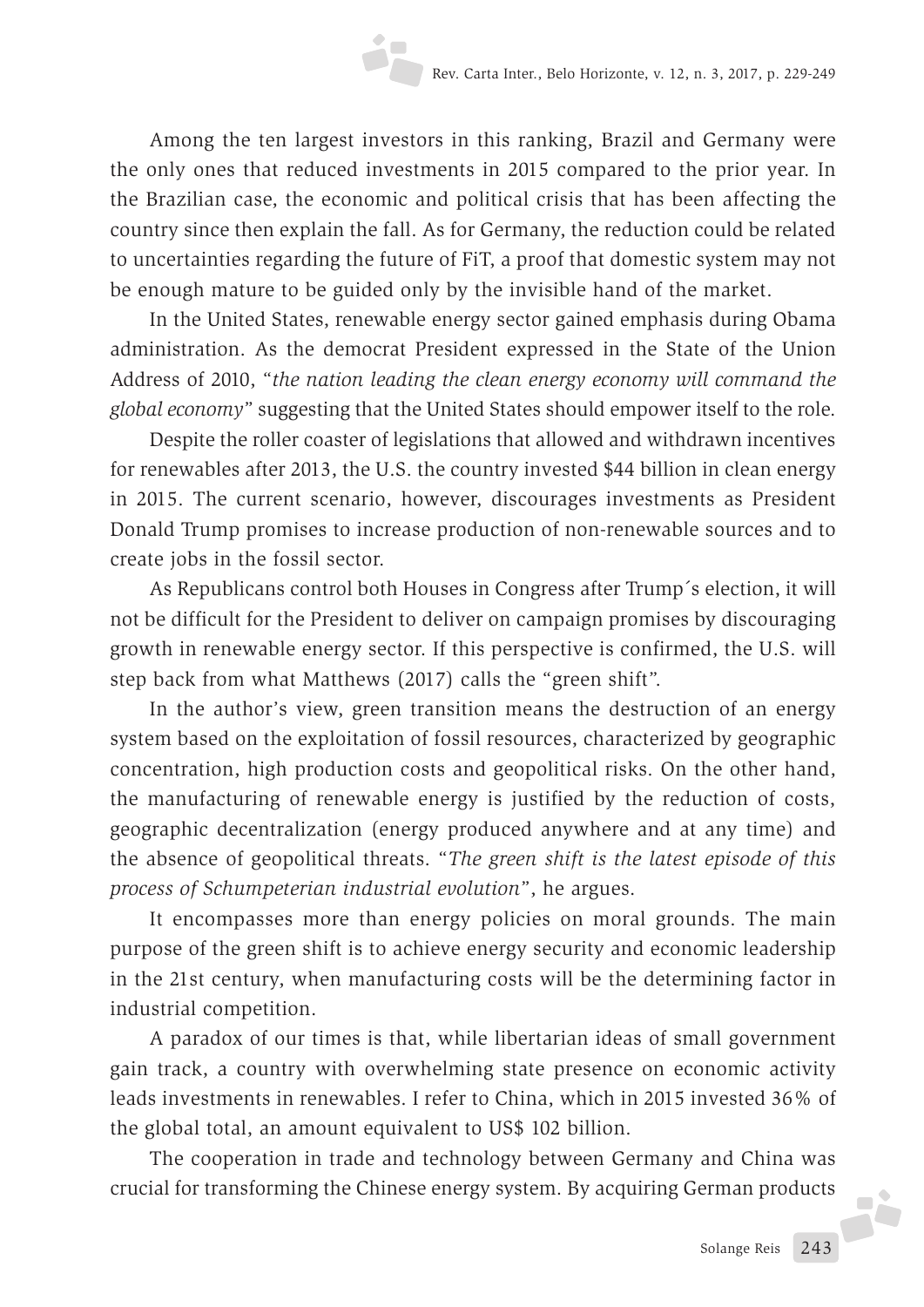and services, China was able to start its own green transition and to become the world leader in manufacturing of solar and wind energy.

Actions taken by the United States and the European Union against China in the World Trade Organization — for alleged subsidies and dumping practices in Chinese solar and wind industries — indicates the extension of the competition. Beijing has tried to avoid those complaints by relocating part of its premises in other countries.

Despite its divergent political system, are countries such as Germany and China betting on clean energy to overcome environmental constraints, but also as a strategy for a new stage of industrial capitalism? Are both nations investing in the energy innovation that will sustain Kondratieff's sixth wave (MATTHEWS, 2012), and reorganizing the productive base of the next world system leadership (ARRIGHI, 1995)?

Matthews (2016) argues that future industrial leadership will only be achieved through green shift.

> Some advantages of renewable energy are not at all obvious and need to be made explicit. Fundamentally, they are scalable and can be built in a modular way — a solar panel, 100 solar panels, 1000 solar panels. As they are replicated in this way, their powers continue to rise without cutting efficiency. This cannot be said of nuclear reactors, which have an optimum operational size — below or above which the plant is underestimated. Furthermore, as they scale, they do not present greater and greater risks. Instead, they are relatively benign technologies with no serious risks... More importantly, the superiority of conventional renewable energies lies in their cost reduction trends, which are linked to the fact that they are always manufacturing and production products Where economies of scale actually play a role. This means that they offer true energy security, insofar as manufacturing can in principle be carried out anywhere (MATTHEWS, 2016).

The author points out, however, that the green transformation is being mainly driven by emerging countries such as China and India. Energy policies of these states do not reflect a sense of morality, but "*strategies of national development of priorities*". The rationality behind this strategy has less to do with public policies, corporate interests or demand, and more with cost reduction that green energy systems bring to power sector and to agricultural and industrial activities.

In a scenario of intense industrial competition that shall mark the current century, the cost factor will be decisive for the industrialization and deindustrialization

2F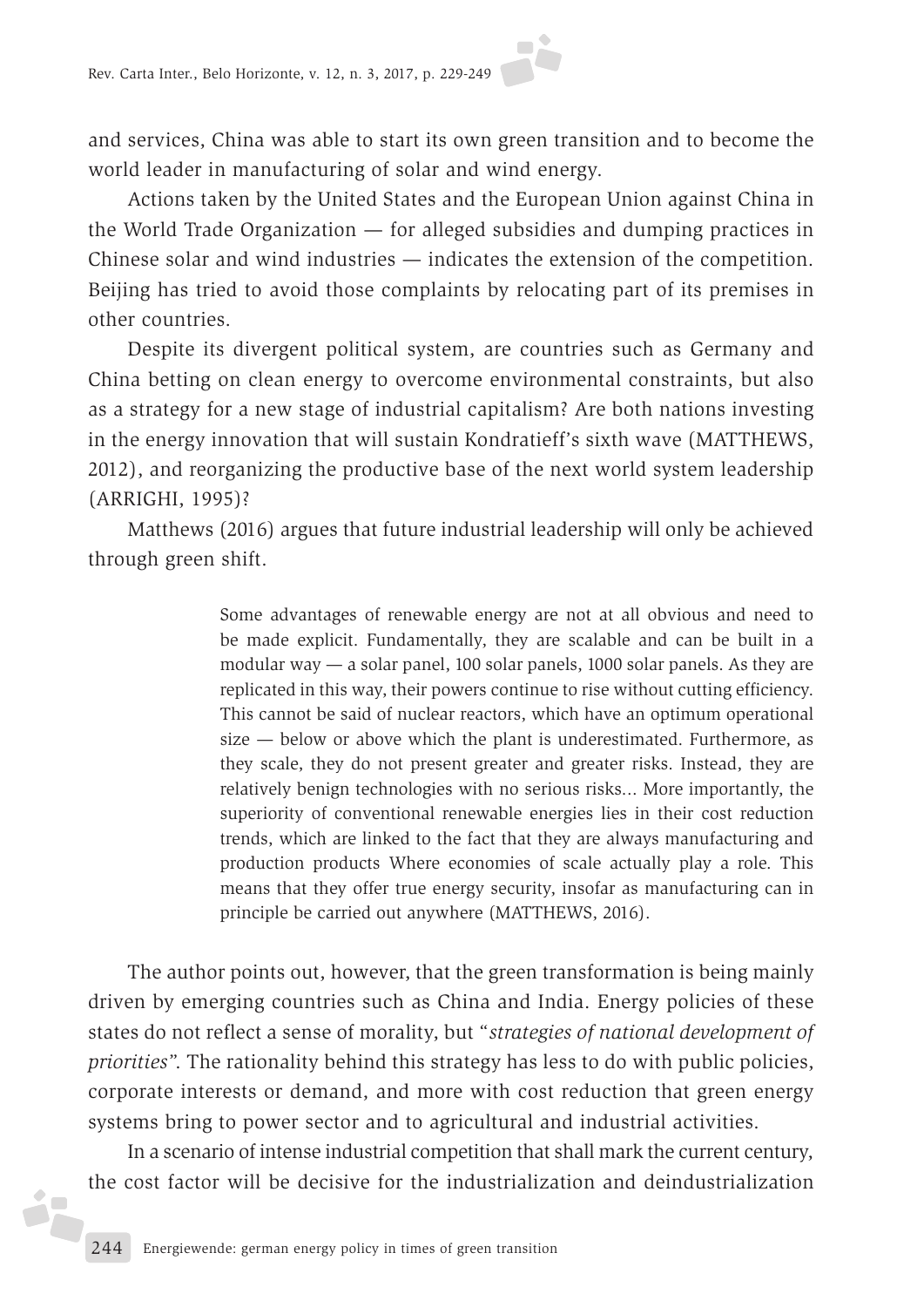of countries. Emerging nations in the East face the limits of growth, as fossil resources do not increase in the scale needed for the economic development of gigantic countries such as India and China. In addition, resource exploitation requires involvement in geopolitical issues that add costs of a different nature, such as military security.

In "*Greening of Capitalism: How Asia is driving the next great transformation*" Matthews (2015) says that the third phase of Industrialization will determine whether the industrial way of life will be able to continue providing (unequally) wealth and well-being without destroying the planet. The answer does not lie in moral principles of environmentalism or market opportunism.

A major structural transformation of capitalism requires state direction. Considering the characteristics of Chinese political system, despite its authoritarianism, China presents itself as the country with the potential to lead the great transformation.

> Capitalism is the vibrant technical-economic system that allows such industrial dynamics. There is really no secret about why China is seeking abundance of energy and resource security through its highly targeted industrial strategies. The only mystery is why the West allows it to win in the competition unleashed in the international political economy. Changing the policy emphasis so that it engages directly with the economy through industrial strategy and changing the rationality of renewable energy to building energy security through its manufacturing would be an advance to restore some equilibrium (MATTHEWS, 2015).

Those arguments are extensively detailed in his recent book "Global Green Shift: When Ceres meets Gaia". Renewable energy and information technology for green energy system is ate the center of what Schumpeter would call a sixth wave of creative destruction. It is not only a matter of substituting one technology for another, as neoclassical economists would say; it is about reviewing the industrial paradigm of our civilization (MATTHEWS, 2017).

# **Conclusion**

The article explained German energy policy, known as *Energiewende*, from its historical perspective and pioneering. Some aspects differentiate German strategy from other examples in Europe and in the world. Ji.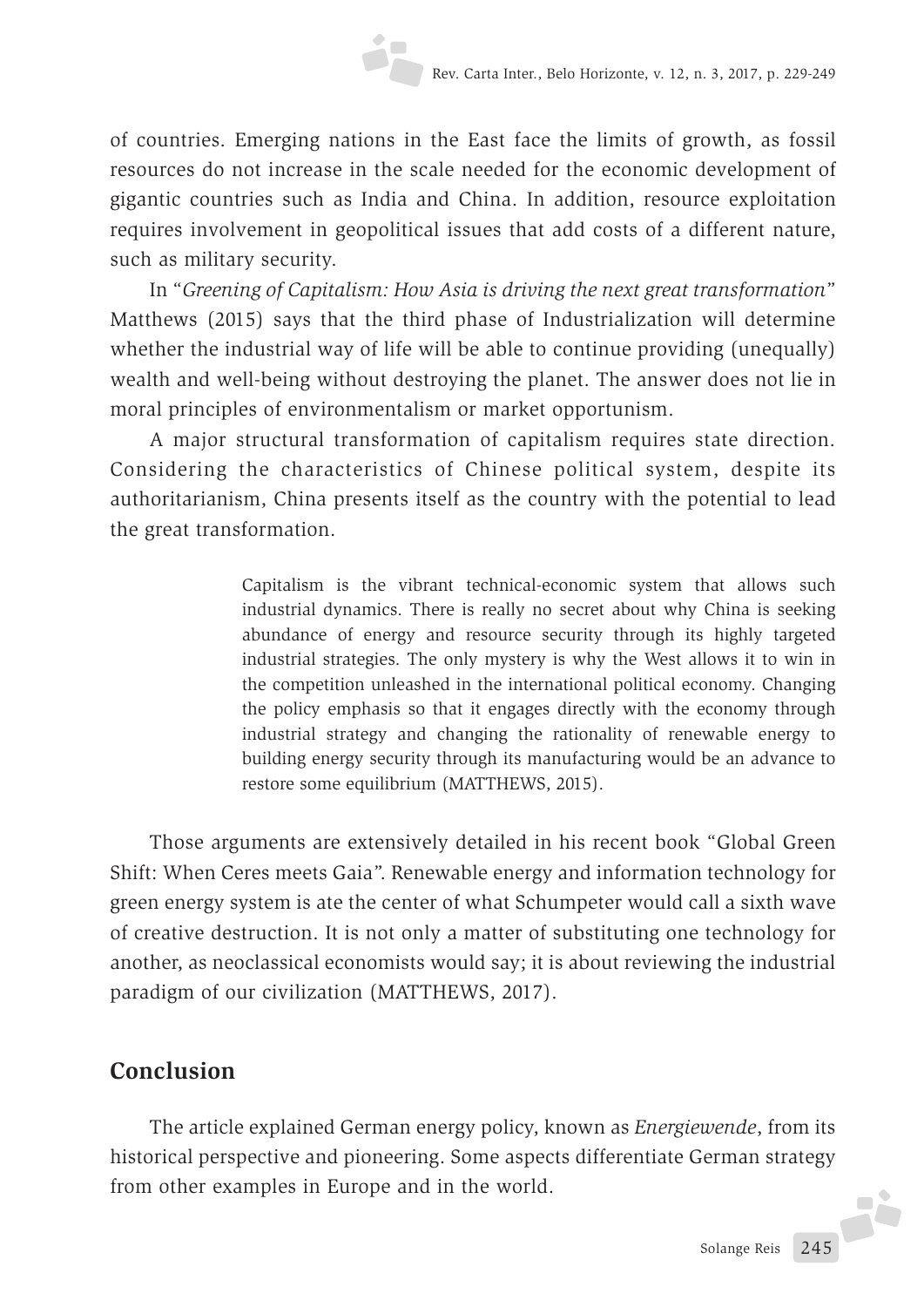One factor is the active role of the state in planning and implementing legislations, infrastructure and incentives. The project survived successive government changes throughout the years, proving that its rationality is beyond partisanship.

Other factor is the participation of social actors, such as individuals, farmers, cooperatives and small entrepreneurs. Besides paying for higher electricity, those stakeholders get direct involvement in green initiative either by installing small solar and wind generators in its properties or by financing many of the projects.

*Energiewende* is also unique for its commitment to dismantle all nuclear plants until 2022, an ambitious target that faces resistance of many economic groups and implies more consumption of gas in the short term. Taking into account Germany's poverty in indigenous gas production, the replacement of nuclear by gas increases its dependence on Russia, a gesture that triggers a lot of criticism nationally and internationally.

Notwithstanding many barriers, *Energiewende* turned Germany from an energy dwarf into a regional power supplier. The new condition and its prospects has explained some changes in Germany´s foreign policy toward East Europe recently, as in the case of Ukraine.

Maintaining the plan requires investments in modernization, infrastructure and adequate regulations, a challenge that faces constant skepticism among much of its opponents.

However, by implementing a profound energy transition Germany could place itself among a select group of countries that will lead a new phase of industrial capitalism. A pursue of "green shift" not on moral or environmental grounds but as a quest for economic and political power.

# **Bibliography**

矢

- AGORA. *Understanding the Energiewende FAQ on the ongoing transition of the German power system Background*. October 2015. Available in: https://www.agora-energiewende. de/fileadmin/Projekte/2015/Understanding\_the\_EW/Agora\_Understanding\_the\_ Energiewende.pdf. Accessed in: 02.02.2017
- APPUNN, Kerstine. The history behind Germany's nuclear phase-out. *Clean Energy Wire*. 24 Jul 2015. Available in: https://www.cleanenergywire.org/factsheets/historybehind-germanys-nuclear-phase-out. Accessed in: 01.04.2016.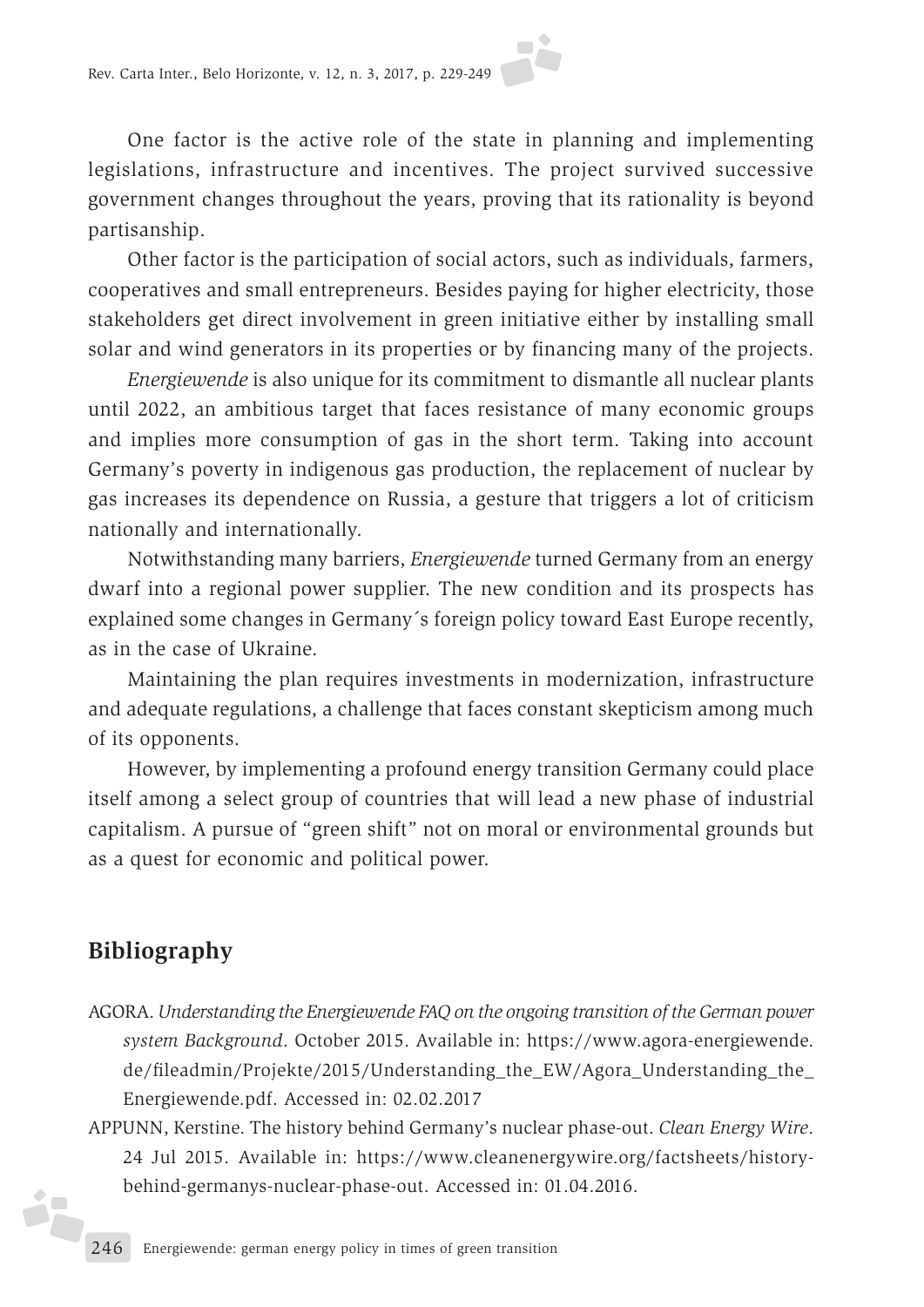- ARRIGHI, Giovanni. *O Longo Século XX: dinheiro, poder e as origens de nosso tempo*. Rio de Janeiro: Editora Unesp, 1995.
- BALL, J.. Germany's High-Priced Energy Revolution. *Fortune*. 2017. Available in: http:// fortune.com/2017/03/14/germany-renewable-clean-energy-solar/. Acesso em?
- BOISERT, Will. Green Energy Bust in Germany. *Dissent*. Summer, 2013. Available in: https://www.dissentmagazine.org/article/green-energy-bust-in-germany. Accessed in: 07.02.2017.
- BORSCHERT, Lars. Citizens' participation in the Energiewende. *Clean Energy Wire*. 10 Mar. 2015. Available in: https://www.cleanenergywire.org/factsheets/citizensparticipation-energiewende. Accessed in: 14.08.2016.
- BUTLER, Nick. The power behind the shift to renewable energy in Germany. *Financial Times*. November 7, 2016. Available in: https://www.ft.com/content/31474df4-a2ab-11e6-82c3-4351ce86813f. Accessed in: 09.02.2016.
- BUCHAN, David. *The Energiewende: Germany's gamble*. The Oxford Institute for Energy Studies. SP 26. June, 2012. Available in: https://www.oxfordenergy.org/wpcms/ wp-content/uploads/2012/06/SP-261.pdf. Accessed in: 21.05. 2016.
- BUNDESMINISTERIUM FÜR WIRTSCHAFT UND ENERGIE. *German Mittelstand*: Motor der Deustchen Wissenschaft. 2014.
- CHERPA, A.; JEWELL, J.. The concept of energy security: Beyond the four As. *Energy Policy*. Volume 75, December 2014, Pages 415-421. Available in: https://www. sciencedirect.com/science/article/pii/S0301421514004960.
- CLEAN ENERGY WIRE. Germany's greenhouse gas emissions and climate targets. 2017. Available in:: https://www.cleanenergywire.org/factsheets/germanys-greenhousegas-emissions-and-climate-targets. Acesso em?
- DEUTSCHE BANK. Germany's energy turnaround: Challenging for municipalities and municipal utilities.. *DB Research*. September 17, 2012. Available in: https://www. db.com/cr/en/docs/Germanysenergyturnaround.pdf. Accessed in: 06.08.2016
- DEUTSCHE WELLE. German cabinet approves 2022 nuclear shutdown. *Deutsche Welle*. Available in: http://www.dw.com/en/german-cabinet-approves-2022-nuclearshutdown/a-15134028. Accessed in: 22.05.2016.
- DIE BUNDESREGIERUNG. Energiekonzept für eine umweltschonende, zuverlässige und bezahlbare Energieversorgung. Bundesregierung. 28.10.2010. Available in: https://www.bundesregierung.de/ContentArchiv/DE/Archiv17/\_Anlagen/2012/02/ energiekonzept-final.html. Accessed in: 08.08.2016.
- DIE ZEIT. Atompolitik: Austieg aus dem Austieg aus dem... *Die Zeit*. 24. März 2011. Nr. 13/2011. Available in: http://www.zeit.de/2011/13/Regierungsvertrauen. Accessed in: 05.08.2016.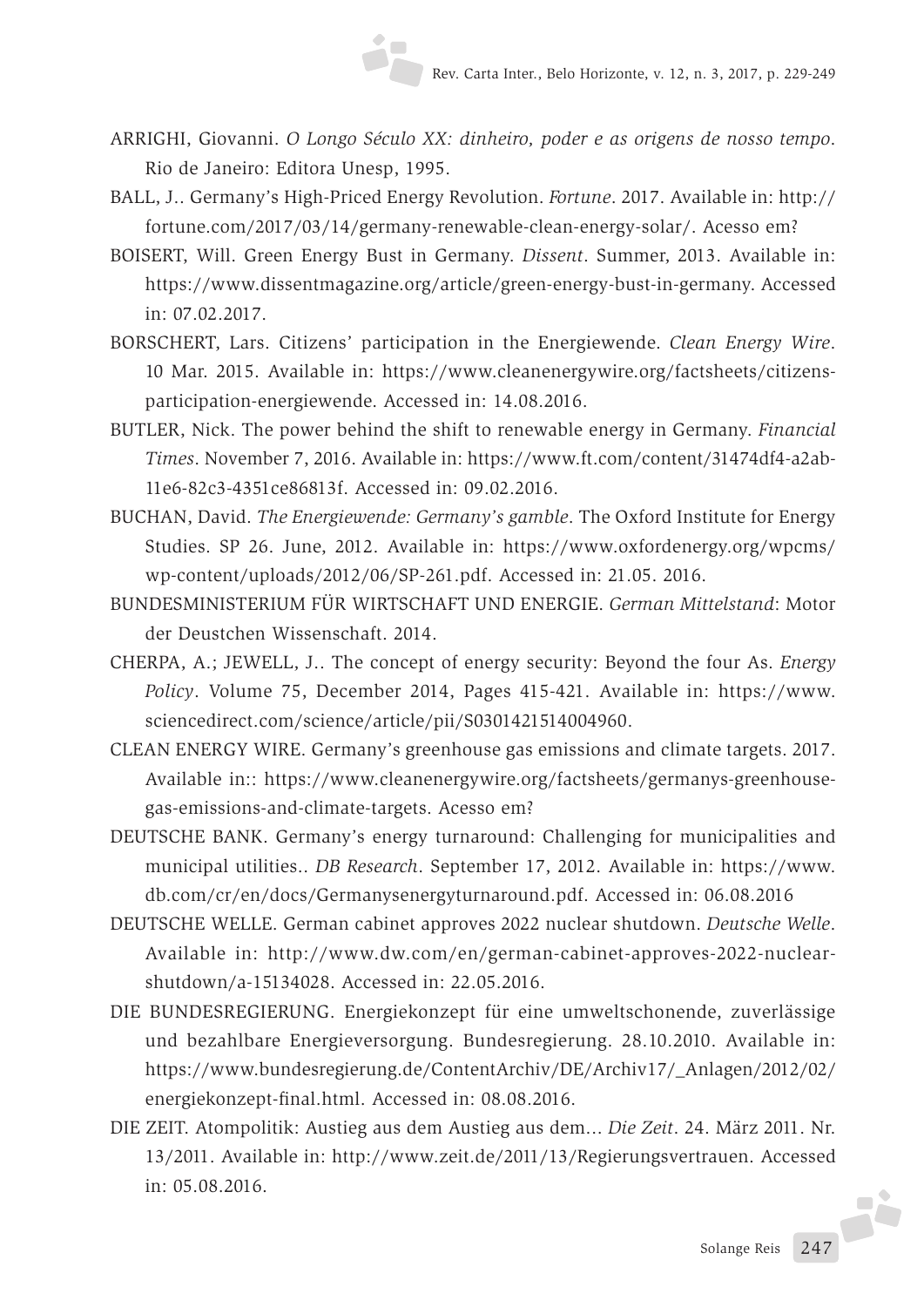- DULLIEN, Sebastian; GUÉR, Ulrike. The long shadow of ordoliberalism: Germany's approach to the euro crisis. European Council on Foreign Relations. *ECRF/49*. February 2012.
- EUROPEAN COMISSION. *Kyoto 1st commitment period* (2008—12). 2017. Available in: https://ec.europa.eu/clima/policies/strategies/progress/kyoto\_1\_en. Accessed in: 02.02.2017.
- EUROPEAN COURT. Judgment of the court of 13 march 2001. Available in: http://eurlex.europa.eu/legal-content/EN/TXT/PDF/?uri=CELEX:61998CJ0379&from=EN
- FERREIRA, Solange Reis; FERREIRA, Kelly and VIGEVANI, Tullo. An overview of domestic aspects in US climate policy*. Rev. bras. polít. int. [online]*. ISSN 1983- 3121., vol.55, n.spe, 2012, pp. 88-103. Available in: http://dx.doi.org/10.1590/ S0034-73292012000300006.
- FRANKFURT SCHOOL-UNEP CENTRE/BNEF. Global Trends in Renewable Energy Investment 2016. Available in: http://www.fs-unep-centre.org (Frankfurt am Main). Accessed in: 31.08.2016.
- HAKE, J.f. et al. The German Energiewende History and Status Quo. Forschungszentrum Jülich, Institute of Energy and Climate Research — Systems Analysis and Technology Evaluation (IEK‐STE), D‐52425 2015, Jülich, Germany. Available in: http://www.fzjuelich.de/SharedDocs/Downloads/IEK/IEK-STE/DE/Publikationen/preprints/2015/ preprint\_10\_2015.pdf?\_\_blob=publicationFile.
- HÖGSELIUS, Per. *Red Gas: Russia and the origins of European energy dependence*. New York: Palgrave Macmillan, 2013.
- KRAUSE, F; BOSSEL, H; MÜLLER-REISSMANN, K. F. *Energie-wende: wachstum und wohlstand ohne erdol und uran*: Ein Alternative Bericht. Frankfurt am Main: S. Fischer, 1980.
- LAIRD, Frank A; STEFES, Christoph. The diverging paths of German and United States policies for renewable energy: Sources of difference. *Energy Policy* 37, 2009, p. 2619—2629.
- MATTHEWS, John A*. Greening of Capitalism: How Asia is driving the next great transformation*. Stanford: Stanford University Press, 2015.
- MATTHEWS, John A. The renewable energies technology surge: A new techno-economic paradigm in the making? *Working Papers in Technology Governance and Economic Dynamics* no. 44. 2012. Available in: https://econpapers.repec.org/paper/tthw paper/44.htm
- MATTHEWS, John A. Why China is becoming a renewables super power, and the West is not. *Renew Economy*. 29 May, 2015. Available in: http://reneweconomy.com. au/why-china-is-becoming-a-renewables-super-power-and-the-west-is-not-15031/. Accessed: 07.02.2017.